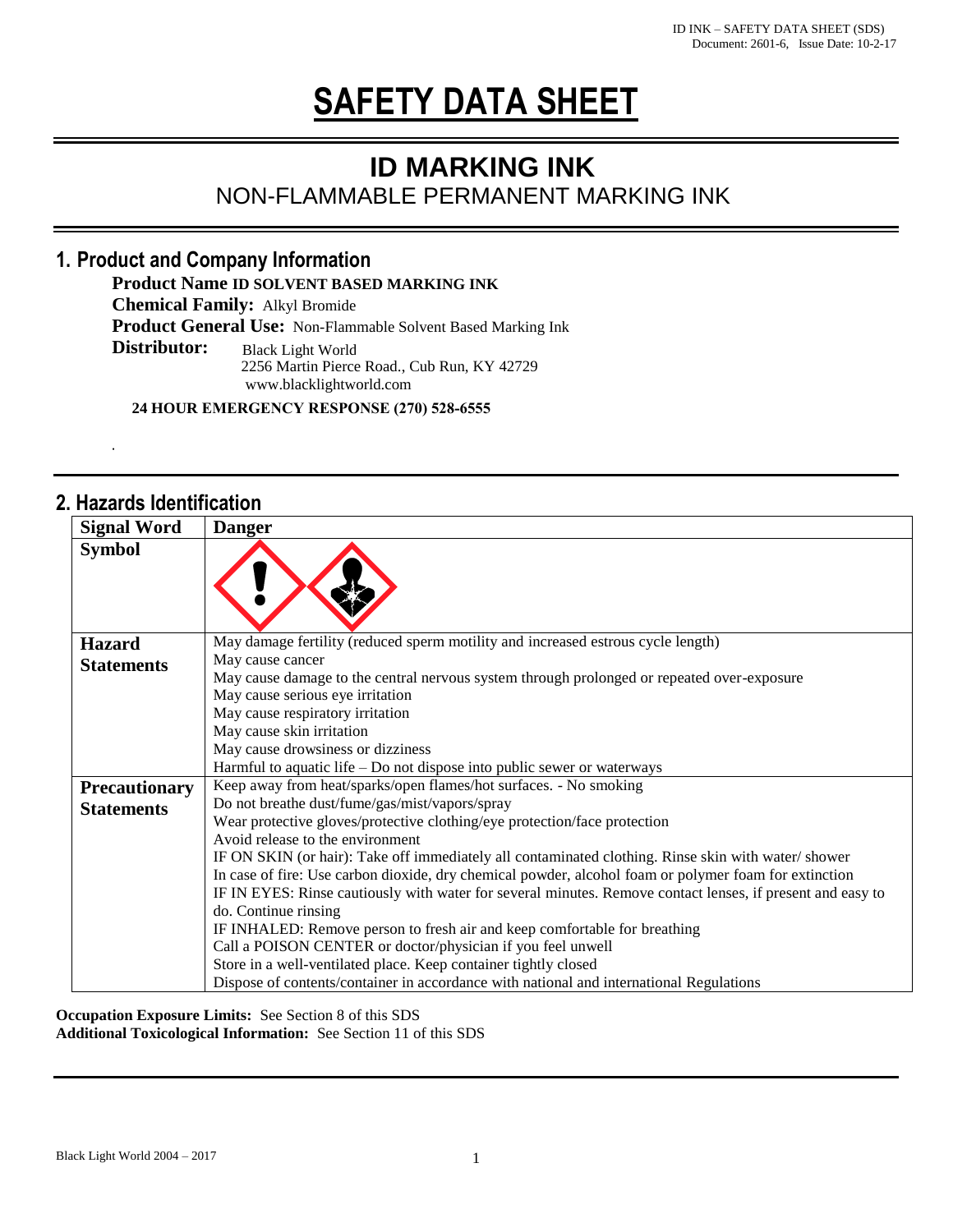# **3. Composition and Ingredient Information**

| <b>Component</b>                                           | <b>CAS Number</b> | <b>Weight Percentage</b> |
|------------------------------------------------------------|-------------------|--------------------------|
| n Propyl Bromide (stabilized)<br>(synonym: 1-Bromopropane) | 106-94-5          | $>90.0\%$                |
| 1,2 Butylene Oxide<br>(synonym: 1,2 Epoxybutane)           | 106-88-7          | $<2.0\%$                 |
| Proprietary Components - Trade Secret                      | N/A               | $<8.0\%$                 |

# **4. First Aid Measures**

**Eye contact:** Holding the eyelids apart, flush eyes promptly with copious flowing water for at least 20 minutes. Get medical attention immediately.

**Skin contact:** Remove contaminated clothing. Wash skin thoroughly with mild soap and plenty of water for at least 15 minutes. Wash clothing before reuse. Get medical attention immediately.

**Inhalation:** In case of mist inhalation or breathing fumes released from heated material, remove person to fresh air. Keep him quiet and warm. Apply artificial respiration if necessary and get medical attention immediately.

**Ingestion:** If swallowed, wash mouth thoroughly with plenty of water. Get medical attention immediately.

-------------------------------------------------------------------------------------

NOTE: Never give an unconscious person anything to drink

--------------------------------------------------------------------------------------

#### **Most important symptoms and effects of short term overexposure:**

**Eve:** Causes serious eve irritation

**Skin:** Causes skin irritation

**Inhalation:** May cause respiratory irritation. May cause drowsiness or dizziness

**Ingestion:** Large doses or repeated intake of bromides may affect the central nervous system.

**Symptoms of short-term overexposure:** Symptoms of short-term overexposure may include drowsiness, dizziness, muscular incoordination and respiratory depression.

# **5. Fire Fighting Measures**

**FLASH POINT:**

NONE by ASTM D-56 TC NONE by ASTM D-92 COC NONE by ASTM D-93 TCC **FLAMMABLE LIMITS**: 3.0 to 9.0% by volume in air

**AUTO-IGNITION TEMPERATURE**: 490° C

**Extinguishing Media:** Use dry chemical, chemical foam, or carbon dioxide as dictated by the surrounding circumstances. **Special Fire Fighting Procedures:** Wear NIOSH approved self-contained breathing apparatus (set on positive pressure mode) and

personal protective equipment. Avoid skin and eyes contact in fire situations.

**Unusual Fire and Explosions Hazard**: In fires, toxic and corrosive gases may be released. Vapor will form a flammable mixture in a narrow concentration range of 3.0% to 9.0% by volume in air.

# **6. Accidental Release Measures**

Contain spillage or leakage with dikes or absorbent material to prevent migration into sewer or waterway. Absorb spill with an inert material and place in a chemical waste container for disposal. For large spills, evacuate and ventilate the area. Wear self-contained breathing apparatus and recommended personal protective equipment. Observe government regulations.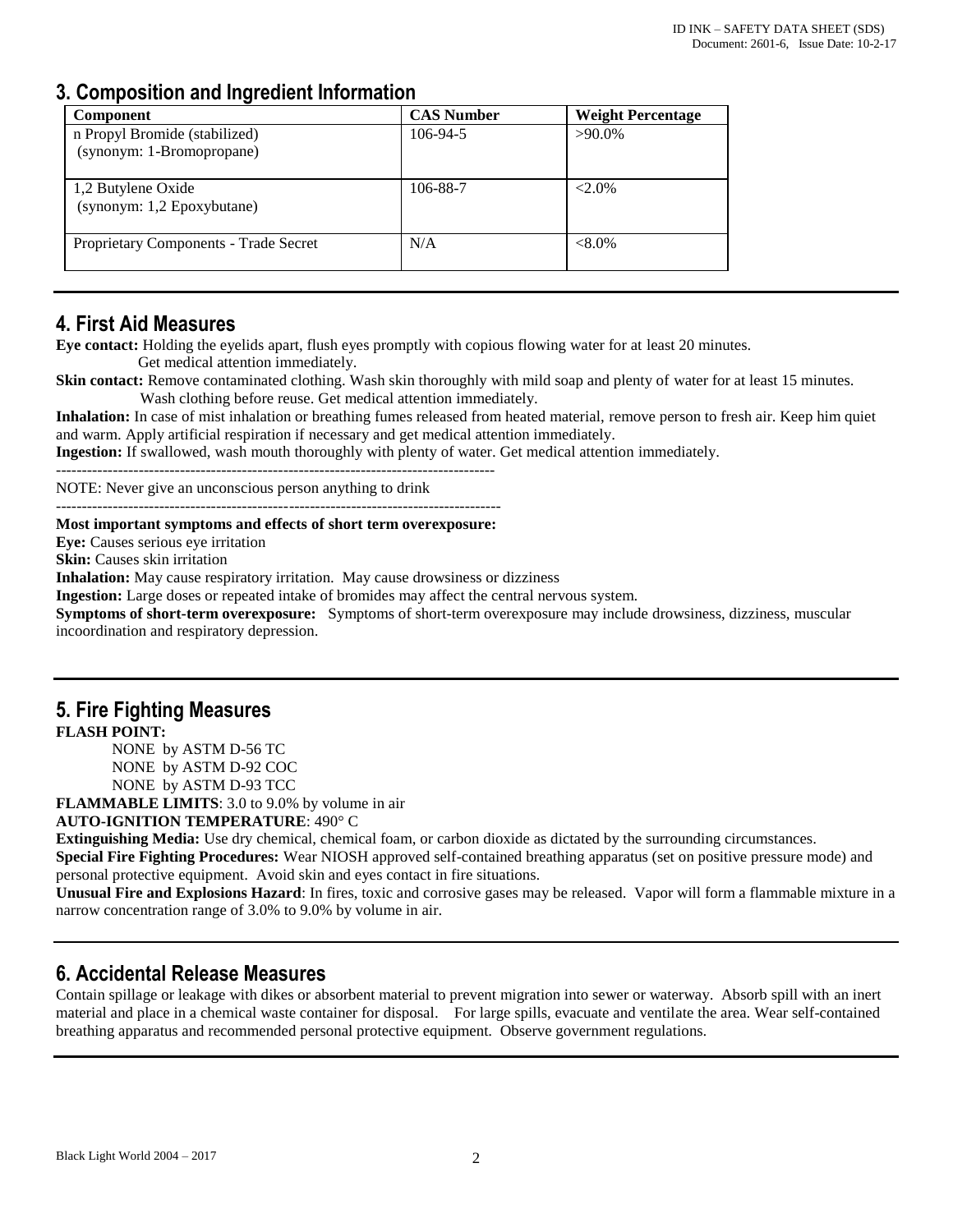# **7. Handling and Storage**

Store in well ventilated, cool, dry area. Store in original container only. Keep container closed when not in use. Minimize introduction of water or moisture into the product.

| <b>Component</b>               | Weight<br>Percentage | <b>Non-Governmental</b><br><b>Recommendations</b> | <b>U.S. Federal</b><br><b>Workplace Exposure Limits /</b><br><b>Workplace Exposure Recommendations</b> |
|--------------------------------|----------------------|---------------------------------------------------|--------------------------------------------------------------------------------------------------------|
| n Propyl Bromide (stabilized)  | $>90.0\%$            | ACGIH TLV: A3, 0.10 ppm                           | <b>OSHA PEL: Not Established</b>                                                                       |
| CAS No. 106-94-5               |                      | <b>ACGIH TLV-STEL: None</b>                       | OSHA STEL/Ceiling: Not Established                                                                     |
| (synonym: 1-Bromopropane)      |                      |                                                   | US EPA SNAP Program: 18 to 25 ppm                                                                      |
| 1,2 Butylene Oxide             | $<2.0\%$             | <b>ACGIH TLV: None</b>                            | OSHA PEL: Not Established                                                                              |
| CAS No. 106-88-7               |                      | <b>ACGHI TLV-STEL: None</b>                       | OSHA STEL/Ceiling: Not Established                                                                     |
| (synonym: 1,2 Epoxybutane)     |                      |                                                   | US EPA SNAP Program: Not Applicable                                                                    |
| Proprietary Components - Trade | $< 8.0\%$            | ACGIH TLV: 20 ppm                                 | OSHA PEL: 100 ppm                                                                                      |
| Secret                         |                      | <b>ACGHI TLV-STEL: None</b>                       | OSHA STEL/Ceiling: Not Established<br>US EPA SNAP Program: Not Applicable                              |

# **8. Exposure Controls and Personal Protection**

**RESPIRATORY PROTECTION:** Use NIOSH approved organic vapor respirator if ventilation is not sufficient. Of particular concern is when filling, emptying, operating or maintaining your cleaning equipment and at other instances where there is a likelihood of inhalation of solvent vapors.

**VENTALATION AND PROPER EQUIPMENT CONTROLS:** Exposure to the product can be minimized through use of appropriate ventilation and emission controls and proper equipment maintenance.

**CLOTHING/GLOVES:** Wear safety glasses. Use of gloves is recommended. Viton or Silvershield gloves offer the best extended protection. Nitrile, neoprene, or butyl gloves offer less protection and should be used for incidental splash protection only. DO NOT use natural rubber gloves when handling this product.

**EYE PROTECTION:** Always wear safety goggles or full face shield.

**WORK/HYGIENIC PRACTICES:** Do not eat, drink, or smoke while working with this product. Launder soiled clothes. Provide emergency eye bath and safety shower.

### **9. Physical Properties**

**FLASH POINT:** NONE by ASTM D-56, D-92 and D-93 **FLAMMABLE LIMITS**: 3.0 to 9.0% by volume in air **AUTO-IGNITION TEMPERATURE**: 490° C **APPEARANCE:** clear liquid **VAPOR PRESSURE:** (mm Hg @ 25° C): 139 **ODOR:** Ether/Alcohol Like **RELATIVE VAPOR DENSITY:** (Air =1): 4.3 **pH:** 6.5 to 7.5 **SOLUBILITY IN WATER:** Negligible (0.25 g/100ml) **MELTING POINT/FREEZING POINT:** -110° C **BOILING POINT:** (760 mm Hg): 160 °F (71 °C) **PARTION COEFFICIENT; N-OCTANOL/WATER:** Not Determined **EVAPORATION RATE:** (n-Butyl Acetate = 1): 4.5 **DECOMPOSITION TEMPERATURE:** Not Determined **VISCOSITY:** cps at 25° C: 0.5 **SPECIFIC GRAVITY:**  $(25/25^{\circ} \text{ C}, \text{H2O} = 1)$ : 1.26 to 1.31 **REACTIVITY IN WATER:** Not Readily Hydrolyzed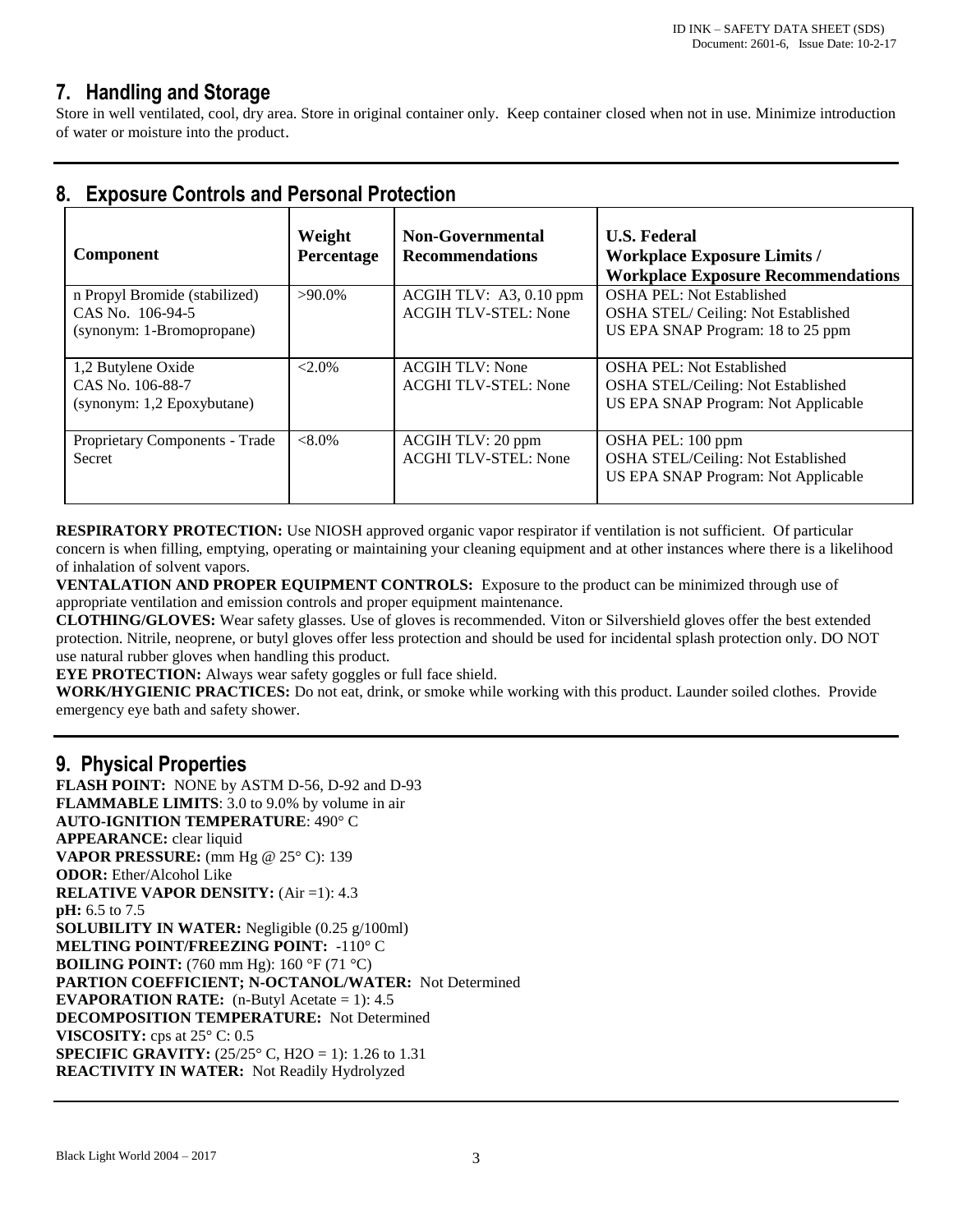# **10. Stability and Reactivity**

**STABILITY:** Stable under normal conditions. **CONDITIONS TO AVOID:** Avoid open flame, electric arc and other high energy ignition sources. Prolonged contact with free water may result in diminished stabilizer and corrosion. **INCOMPATIBILITY:** Incompatible with strong alkalis, oxidizers, bases, reactive metals and natural rubber. **HAZARDOUS DECOMPOSITION:** Thermal decomposition produces carbon monoxide, carbon dioxide, and hydrogen bromide. **HAZARDOUS POLYMERIZATION:** Will not occur.

## **11. Toxicological Information**

#### **n-Propyl bromide**

| LD50 Oral/Rat $>$ 2,000 mg/kg  |                                                                                                                               |
|--------------------------------|-------------------------------------------------------------------------------------------------------------------------------|
| LD50 Dermal/Rat $>$ 2000 mg/kg |                                                                                                                               |
|                                | LC50 Inhalation/Rat = $72,306$ mg/m <sup>3</sup>                                                                              |
|                                | Chronic Toxicity: Chronic or Prolonged over-exposure may cause adverse affects to the liver, kidneys, reproductive system and |
| central nervous system         |                                                                                                                               |
| Reproductive:                  | Male: BMDL of reduced sperm motility F0 at $282$ ppm - rat/inhalation*                                                        |
|                                | Female: LOAEL of increased estrous cycle length at 250ppm -rat/inhalation*                                                    |
|                                | *USEPA SNAP Proposal conclusions based on outcome of Wil (2001).                                                              |
| Mutagenicity:                  | Not mutagenic by the Ames Test                                                                                                |
|                                | Carcinogenicity: IARC: Not listed                                                                                             |
|                                | ACGIH: A3 - Animal carcinogen with unknown relevance to humans                                                                |
|                                | NTP: Reasonably anticipated to be a human carcinogen                                                                          |
|                                | Teratogenicity: NOEL is 100 ppm for maternal and fetal toxicity and for teratogenicity is 996 ppm (inhalation, rat,           |
|                                | 6h/day, gestation day 6-19)                                                                                                   |
|                                |                                                                                                                               |

#### **1,2 Butylene Oxide**

LD50 Oral/Rat  $= 1,180$  mg/kg LD50 Dermal/Rabbit  $= 1,760$  mg/kg LC50 Inhalation/Rat =  $6,300$  mg/m<sup>3</sup> – 4 hours Carcinogenicity: IARC: 2B

#### **Symptoms of Over-exposure:**

*Short Term Over-exposure*: Symptoms of short-term overexposure may include drowsiness, dizziness, muscular incoordination and respiratory depression.

*Long Term/ Chronic Over-exposure*: Long term chronic over-exposure may cause adverse effects in the liver, respiratory system, kidney, reproductive system and central nervous system.

# **12. Ecological Information**

**Ozone Depletion Potential (ODP)**: The ODP of n-propyl bromide has been determined to be in the range of 0.006 to 0.013 **Aquatic Toxicity**: 96 Hour-LC50 Fish, 23.3 mg/l (rainbow trout)

 48 Hour – EC50, Daphnia magna 99.3 mg/l **Mobility**: Due to low affinity to soil and sediment (low Koc), expected to be mobile in soil **Persistence and degradability**: Not readily biodegradable. n Propyl Bromide was shown to degrade in water by hydrolysis with a half-live of 562 hours (23.4 days). **Bio-accumulative Potential**: Predicted BCF's are significantly below 2000, indicating a negligible potential for bioaccumulation or subsequent bio-magnification in the food chain.

# **13. Disposal Considerations**

Follow all Federal, State and Local governmental regulations. DO NOT flush into sanitary sewer or waterway.

# **14. Transportation Information**

UN Number: None CLASSIFICATION: Not regulated for transportation by US DOT, USPS, IMDG and ICAO/IATA PROPER SHIPPING NAMES: Cleaning Solvent Mixture